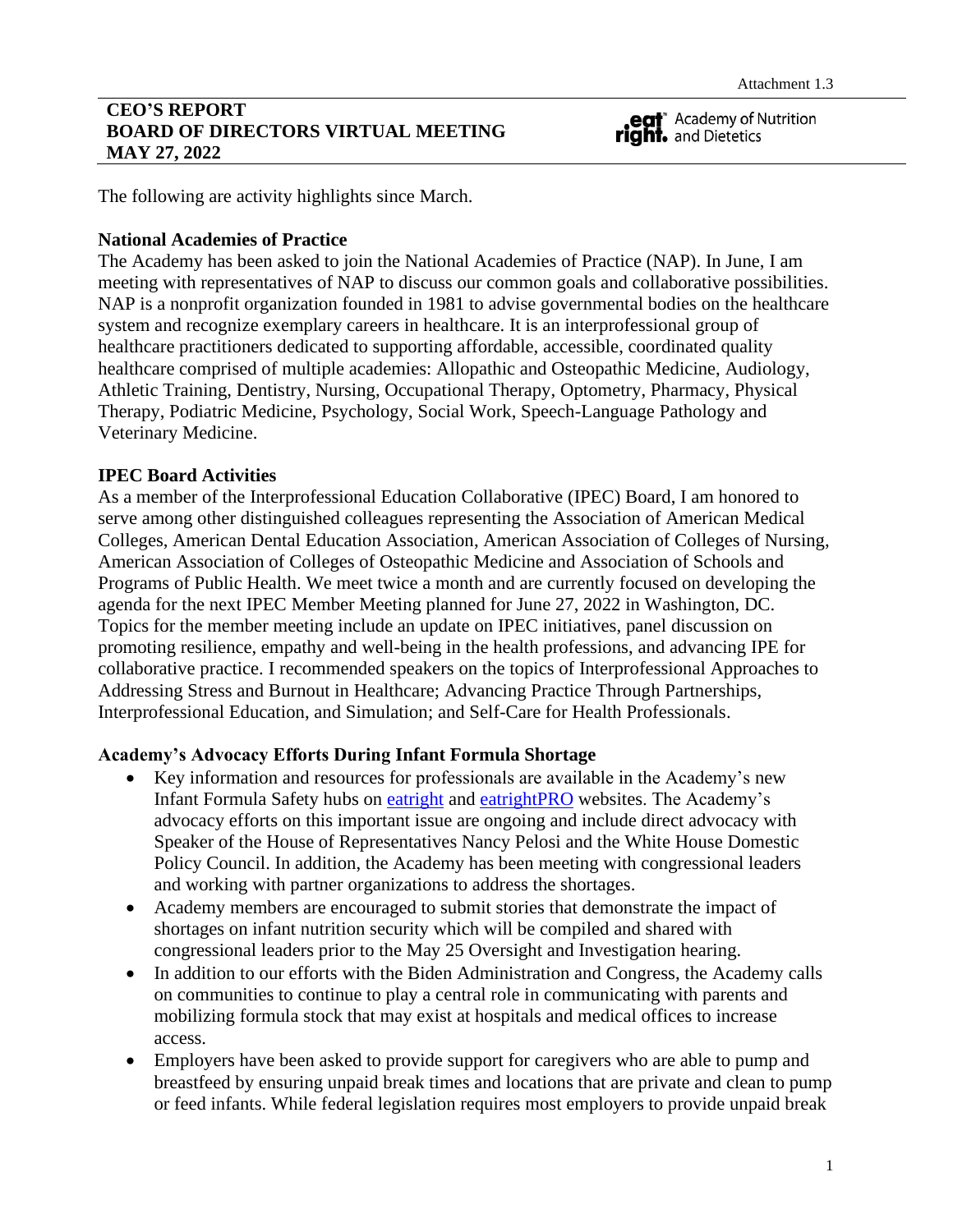time, we ask that all families be supported with workplace accommodations, flexible leave and access to lactation professionals.

- Finally, insurance providers are encouraged to reduce the burden necessary to provide non-formulary specialty formulas by streamlining authorization requests.
- Academy members are invited to join the Maternal and Child Health Affinity Group to further engage on this issue. The affinity groups meet once a month and are a forum-based event where staff, policy leaders and members discuss Academy advocacy priorities and strategies, share their experience and determine how they can become involved in advocating.

# **Global Malnutrition Composite Score Published in CMS Proposed Rule**

The success of the Malnutrition Quality Improvement Initiative continues. After substantial effort by the Academy and our members, the Academy-stewarded Global Malnutrition Composite Score was recently published by the Centers for Medicare & Medicaid Services. CMS's proposed rule for inpatient and long-term hospitals builds on key priorities to advance health equity and improve maternal health outcomes. For future data submission and reporting, CMS is proposing to adopt the Global Malnutrition Composite Score eCQM as part of the Hospital IQR Program measure set. Hospitals can self-select beginning with the calendar year 2024 reporting period and Fiscal Year 2026 payment determination, and for subsequent years.

In addition, CMS's 2022 "Physician Fee Schedule Final Rule" includes a Food Insecurity Improvement Activity for the Merit-Based Incentive Payment System titled "Implement Food Insecurity and Nutrition Risk Identification and Treatment Protocols." This improvement activity is subcategorized as "Achieving Health Equity" and focuses on creating, improving and implementing protocols to identify and provide support to patients with or at risk for food insecurity, and patients with or at risk for poor nutritional status.

# **Presenting at ACPM: Eating Equitably**

Academy members and RDNs Bonnie Jortberg and Tina Kumra will present in June at the American College of Preventive Medicine's Preventive Medicine 2022 conference in Denver. They will speak on "Eating Equitably: Filling the health equity gap by integrating nutrition care into the prevention and management of diet-related conditions." The session proposal was submitted by the Primary Care Provider Association Advisory Board, led by the Academy, which develops and implements strategies at the national level that promote successful collaboration between RDNs and primary care providers at the local level.

### **Key Outcome on Strategic Plan Focus Area: Nutrition Care and Health Systems**

The [Commission on Cancer's \(CoC\) Accreditation](https://www.facs.org/about-acs/governance/acs-committees/393) Committee, where member and RDN Barbara Grant serves as the Academy's liaison, approved a new nutrition standard beginning January 1, 2023, for American College of Surgeons CoC Pediatric Cancer Programs: Standard 4.7 Oncology Nutrition Services. This standard states that pediatric oncology nutrition services are provided on site or by referral by an RDN who has the knowledge and skills to address nutrition and hydration requirements throughout the continuum of cancer care. The Academy is honored to continue the relationship with The Commission on Cancer (CoC). Academy member and RDN Renee Stubbins will replace Barbara Grant when her liaison term ends this October.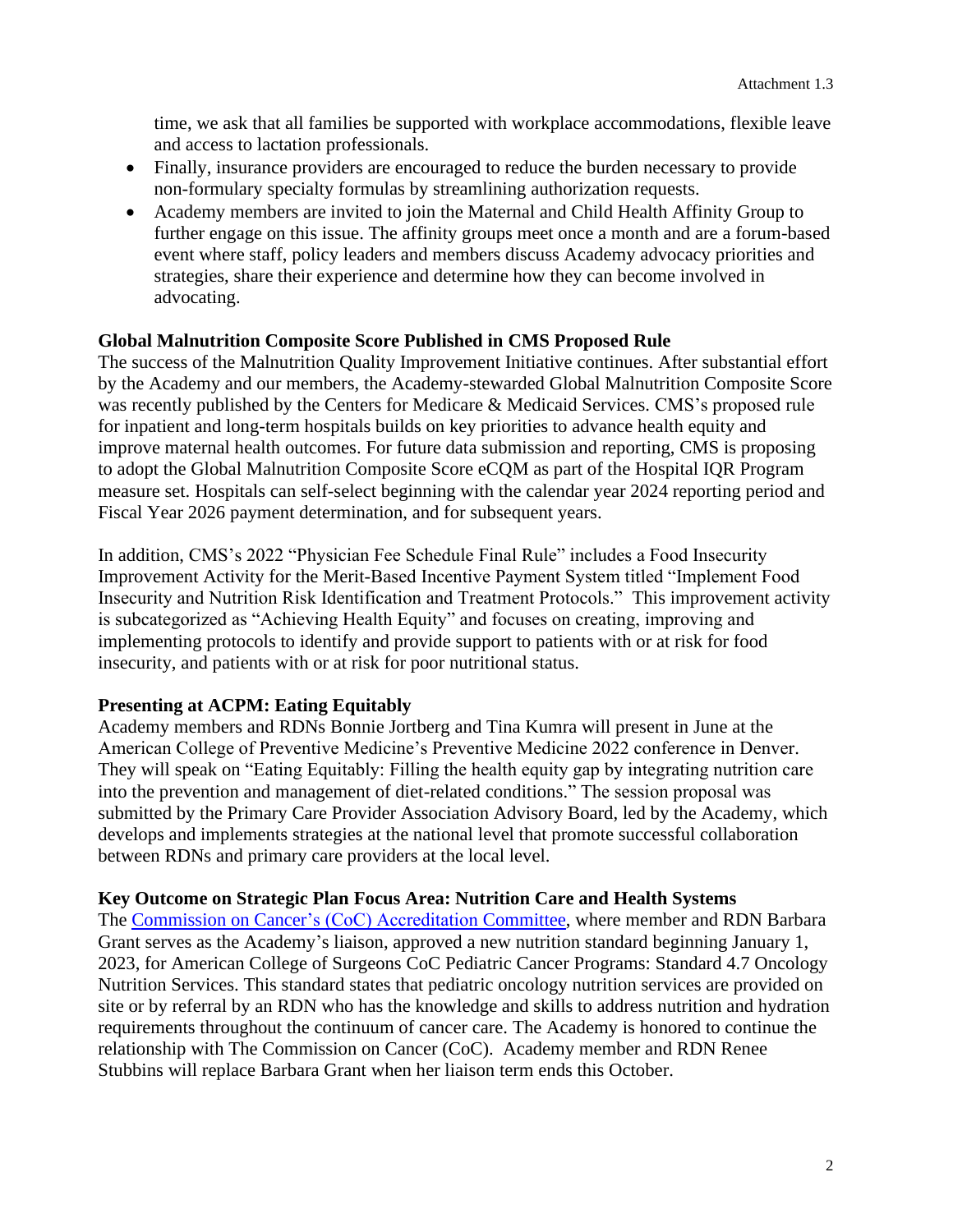## **Trinity Health System Nutrition and Wellness Advisory Council**

Member and RDN William Swan is the Academy's representative to the Trinity Health System Nutrition and Wellness Advisory Council. Trinity Health is part of CommonSpirit Health, a notfor-profit Catholic health system operating 142 hospitals in 21 states. William has served on the Council's Nutrition Advisory Subcommittee since 2017 as a non-voting member, providing input to adoption of policies and procedures and guidance on integration of Academy resources in clinical nutrition and wellness. Activities in the past two years include the following.

- Provided self-study CPE program in 2020 on social determinants of health relationship to value-based, which was presented live on June 16, 2020
- Presented CPE program about Nutrition Care Manual features that support client-centered care and branding (organizational and professional) on April 20, 2022
- Promoted Academy resources which supported staff development, outpatient services, telehealth, IDDSI implementation and end of life care
- Promoted Academy resources including HL7 standards to support Trinity Health EMR conversion
- Promoted volunteering at the affiliate and national levels of the Academy to Trinity Health colleagues

# **Academy's Input: GAO Looks at Supplemental Medicare Advantage Data**

The U.S. Government Accountability Office, under a provision of the Bipartisan Budget Act of 2018, is looking at supplemental benefits provided to enrollees in Medicare Advantage plans. The office reached out to the Academy for input, particularly on encounter data on supplemental benefits reported to the Centers for Medicare & Medicaid Services. The Academy replied to GAO's questions specific to coding and billing, associated challenges, and gaps in CPT/HCPCS codes. The Academy advocated for coverage for services provided by RDNs that support and complement meal benefits.

### **Academy of Nutrition and Dietetics Wins Prestigious Hermes Awards**

The Academy's Product Strategy & Development, Clinical Content Strategy, [and](https://www.eatrightstore.org/product-type/books/nutrition-diagnosis-related-care) Marketing teams are award recipients of the 2022 Hermes Creative Awards competition.

### *Platinum*

- *Nutrition & Diagnosis – Related Care*, **Ninth Edition** Category: Print Media/Publications/Book 2022 – [View Entry](https://www.eatrightstore.org/product-type/books/nutrition-diagnosis-related-care)
- **Nutrition Care Manual® Print Ad Campaign** Category: Print Media/Advertising/Print Advertising Campaign 2022 - [View Entry](https://d7a3216312da6f8c5faa-a6c4a22c6d23d8694e5e3f94c3d57dde.ssl.cf2.rackcdn.com/1e3f6cc78fce4c53a7c74de60b15f86b_NCM-Journal-Ads-v6.pdf)

# *Gold*

- *Health Professional's Guide to Nutrition, Diabetes, and Pregnancy* Category: Print Media/Publications/Book - [View Entry](https://www.eatrightstore.org/product-type/books/health-professionals-guide-to-nutrition-diabetes-and-pregnancy)
- *Inside NCM***® E-Newsletter**  Category: Electronic Media/Social Media/Interactive Media/E-newsletter 2022 - [View](https://d7a3216312da6f8c5faa-a6c4a22c6d23d8694e5e3f94c3d57dde.ssl.cf2.rackcdn.com/4dfe4583007e4b68af39dbcce9a6eea5_Winter2022NewInsideNCMRedesignedClientEdChoosetheRightClientEdFinal.pdf)  [Entry](https://d7a3216312da6f8c5faa-a6c4a22c6d23d8694e5e3f94c3d57dde.ssl.cf2.rackcdn.com/4dfe4583007e4b68af39dbcce9a6eea5_Winter2022NewInsideNCMRedesignedClientEdChoosetheRightClientEdFinal.pdf)